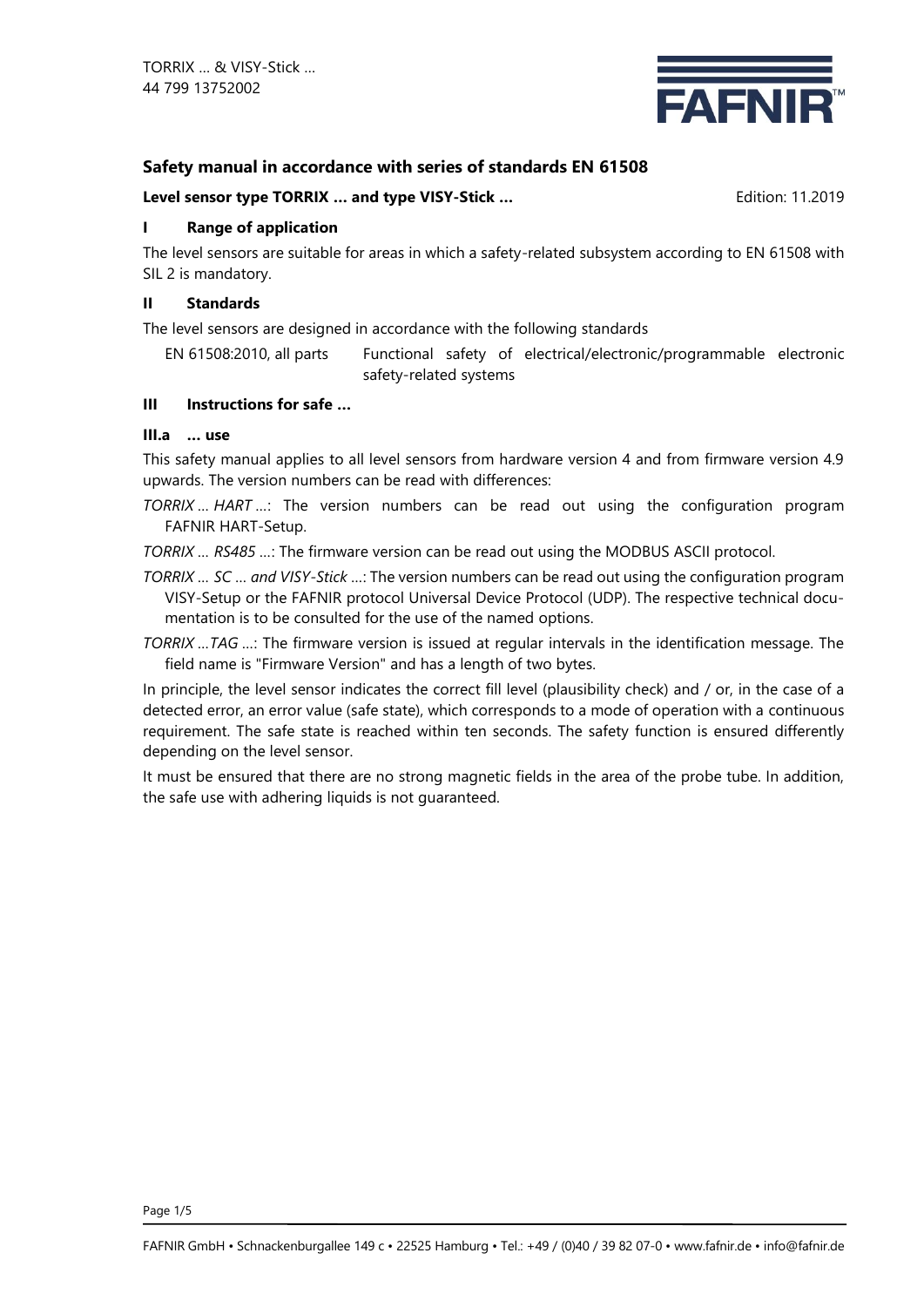

| <b>Type</b> | <b>Approval</b> | Electrical                                                                                          |           |                                                                                                                                                                                                                                                                                                                                                                                                                                                                         | <b>Struc- Measuring Mechanical Tempera-</b>                                                                                                                                    |                                                                         |                                                                                                                                                                                                                                                                                                                                                                                                                                                                          |                                                                                                          |  |  |
|-------------|-----------------|-----------------------------------------------------------------------------------------------------|-----------|-------------------------------------------------------------------------------------------------------------------------------------------------------------------------------------------------------------------------------------------------------------------------------------------------------------------------------------------------------------------------------------------------------------------------------------------------------------------------|--------------------------------------------------------------------------------------------------------------------------------------------------------------------------------|-------------------------------------------------------------------------|--------------------------------------------------------------------------------------------------------------------------------------------------------------------------------------------------------------------------------------------------------------------------------------------------------------------------------------------------------------------------------------------------------------------------------------------------------------------------|----------------------------------------------------------------------------------------------------------|--|--|
|             |                 | design                                                                                              | ture      | accuracy                                                                                                                                                                                                                                                                                                                                                                                                                                                                | design                                                                                                                                                                         | ture range<br><b>HHT</b><br><b>HT</b><br><b>LLT</b><br>LT.<br><b>NT</b> | Maximum temperature<br>High temperature (HT)<br>Minimum temperature<br>Low temperature<br>Normal temperature                                                                                                                                                                                                                                                                                                                                                             | $-40 °C$ +450 °C<br>$-40 °C$ +250 °C<br>$-200 °C$ +80 °C<br>$-65 °C$ +125 °C<br>$-40$ ° C  (+85) +125 °C |  |  |
|             |                 |                                                                                                     |           |                                                                                                                                                                                                                                                                                                                                                                                                                                                                         | $\mathsf{n}$<br>nB<br>90 <sub>B</sub><br>B<br>Flex<br>PL<br><b>SP</b>                                                                                                          |                                                                         | Rigid sensor tube with 12 mm diameter<br>$n =$ sensor tube $\varnothing$ , e.g. 6 (mm)<br>$n =$ sensor tube $\emptyset$ ; Sensor tube not centered on the sensor head<br>Sensor tube bent 90° in front of the sensor head and Bypass<br>Sensor tube not centered on the sensor head (Bypass)<br>Flexible sensor tube ( $\varnothing$ <sub>sensor tube</sub> : F = 13 mm; T = 12 mm)<br>Plastic coating against very aggressive media<br>Sampling tube, e.g. for sampling |                                                                                                          |  |  |
|             |                 |                                                                                                     |           | $-5T$<br>$-AST$<br>$-A$                                                                                                                                                                                                                                                                                                                                                                                                                                                 | Standard<br>With five temperature sensors<br>Increased measurement accuracy and five temperature sensors<br>Increased measurement accuracy (Advanced)<br>Standard construction |                                                                         |                                                                                                                                                                                                                                                                                                                                                                                                                                                                          |                                                                                                          |  |  |
|             |                 | C<br><b>HART</b><br><b>HART C</b><br><b>RS485</b><br><b>SC</b><br><b>TAG</b><br>Without Ex approval | <b>VT</b> | Internal structure vibration resistant for portable tanks<br>4  20 mA interface with internal setting button<br>4  20 mA interface without internal setting button<br>4  20 mA interface with HART protocol internal setting button<br>4  20 mA interface with HART protocol and without internal setting button<br>RS-485 interface<br>Serial communication (for connection to isolating amplifier VP- or VPI)<br>TAG interface; signal transmission based on EN 14116 |                                                                                                                                                                                |                                                                         |                                                                                                                                                                                                                                                                                                                                                                                                                                                                          |                                                                                                          |  |  |
|             | Ex              | With Ex approval                                                                                    |           |                                                                                                                                                                                                                                                                                                                                                                                                                                                                         |                                                                                                                                                                                |                                                                         |                                                                                                                                                                                                                                                                                                                                                                                                                                                                          |                                                                                                          |  |  |

TORRIX Magnetostrictive level sensor (from version 5) with terminals or connection plug

Type code III.a1: Level sensor TORRIX …

| System Type |              | <b>Accuracy</b>                                                                                        | <b>Sensor</b><br>tube          | <b>Usage</b>                                                                                                                             | Interface                                                                                                                                                                                                                                                                                                                                                                                                                                                                                                            |                                                                                                                                    |  |  |  |  |
|-------------|--------------|--------------------------------------------------------------------------------------------------------|--------------------------------|------------------------------------------------------------------------------------------------------------------------------------------|----------------------------------------------------------------------------------------------------------------------------------------------------------------------------------------------------------------------------------------------------------------------------------------------------------------------------------------------------------------------------------------------------------------------------------------------------------------------------------------------------------------------|------------------------------------------------------------------------------------------------------------------------------------|--|--|--|--|
|             |              |                                                                                                        |                                |                                                                                                                                          | <b>RS485</b><br><b>TLS</b>                                                                                                                                                                                                                                                                                                                                                                                                                                                                                           | For connection to isolating amplifier VP- or VPI<br>For connection to an RS-485 interface<br>For connection to a TLS (Veeder-Root) |  |  |  |  |
|             |              |                                                                                                        |                                | <b>Biodiesel</b><br>E <sub>15</sub><br>Ethanol<br>Interstitial<br><b>LPG</b><br>N<br>Sump<br><b>Dispenser</b><br>Sump<br>Manhole<br>Temp | Standard level sensor<br>Level sensor; Biodiesel<br>Level sensor; Ethanol admixture up to 15 %<br>Level sensor; Ethanol<br>Device for monitoring intermediate chambers in double-walled tanks<br>Level sensor; LPG<br>Level sensor; AdBlue<br>Environmental sensor for monitoring the dispenser sump with liquid distinc-<br>tion (product / water)<br>Environmental sensor for monitoring the manhole with liquid distinction<br>(product / water)<br>Temperature measuring chain with up to 32 temperature sensors |                                                                                                                                    |  |  |  |  |
|             |              |                                                                                                        | <b>Flex</b>                    | Rigid sensor tube<br>Flexible sensor tube                                                                                                |                                                                                                                                                                                                                                                                                                                                                                                                                                                                                                                      |                                                                                                                                    |  |  |  |  |
|             |              | Advanced                                                                                               | Standard<br>Increased accuracy |                                                                                                                                          |                                                                                                                                                                                                                                                                                                                                                                                                                                                                                                                      |                                                                                                                                    |  |  |  |  |
|             | <b>Stick</b> | Magnetostrictive level and environmental sensor with up to five temperature sensors in the sensor tube |                                |                                                                                                                                          |                                                                                                                                                                                                                                                                                                                                                                                                                                                                                                                      |                                                                                                                                    |  |  |  |  |
| <b>MCV</b>  |              | Volume Information Custom                                                                              |                                |                                                                                                                                          |                                                                                                                                                                                                                                                                                                                                                                                                                                                                                                                      |                                                                                                                                    |  |  |  |  |

VISY- **V**olume **I**nformation **Sy**stem

Type code III.a2: Level sensor VISY-Stick …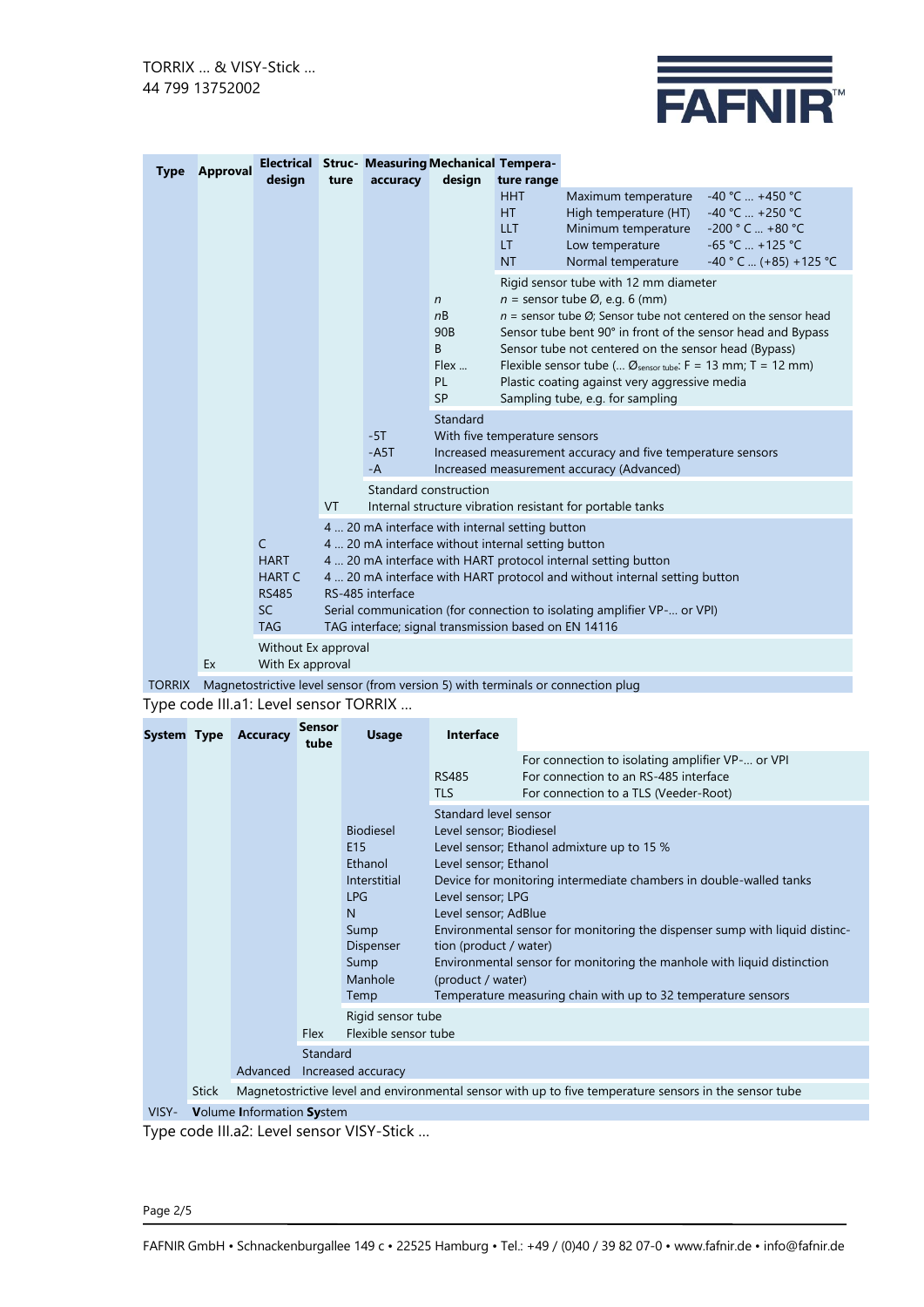

# **III.b … assembling and dismantling**

For level sensors with connection board, only the cover of the connection housing may be removed for electrical installation and - by means of push buttons - for adjusting the level sensor. After installation, the connection housing must be closed again.

Also, the floats may be removed from the probe tube. When mounting the floats, pay attention to the correct orientation.

#### **III.c … installation**

To integrate the devices in the equipotential bonding, a PA terminal is provided on the sensor head. For functional safety, it is relevant that the probes are integrated in the equipotential bonding. For the level sensors with screw terminals, the terminal designation is "+" and "-" For level sensors with M12 male connectors, the pin assignments are as follows:

| Pin | <b>TORRIX  SC </b><br>VISY-Stick | <b>TORRIX  C </b><br><b>TORRIX  TAG </b><br><b>VISY-Stick  TLS</b> | <b>TORRIX  RS485 </b><br>VISY-Stick  RS485 | <b>M12 Cable (Female)</b> |
|-----|----------------------------------|--------------------------------------------------------------------|--------------------------------------------|---------------------------|
|     |                                  |                                                                    |                                            |                           |
|     |                                  |                                                                    |                                            |                           |
|     |                                  |                                                                    |                                            |                           |
|     |                                  |                                                                    | B (-                                       |                           |

Table III.c: Terminal assignment of the sensors

#### **III.d … adjustment**

No SIL-relevant adjustments are required for operation of the sensors.

#### **III.e … putting into service**

Before putting into service, all devices must be checked of right installation and connection. The electrical supply, as well of connected devices, must be checked.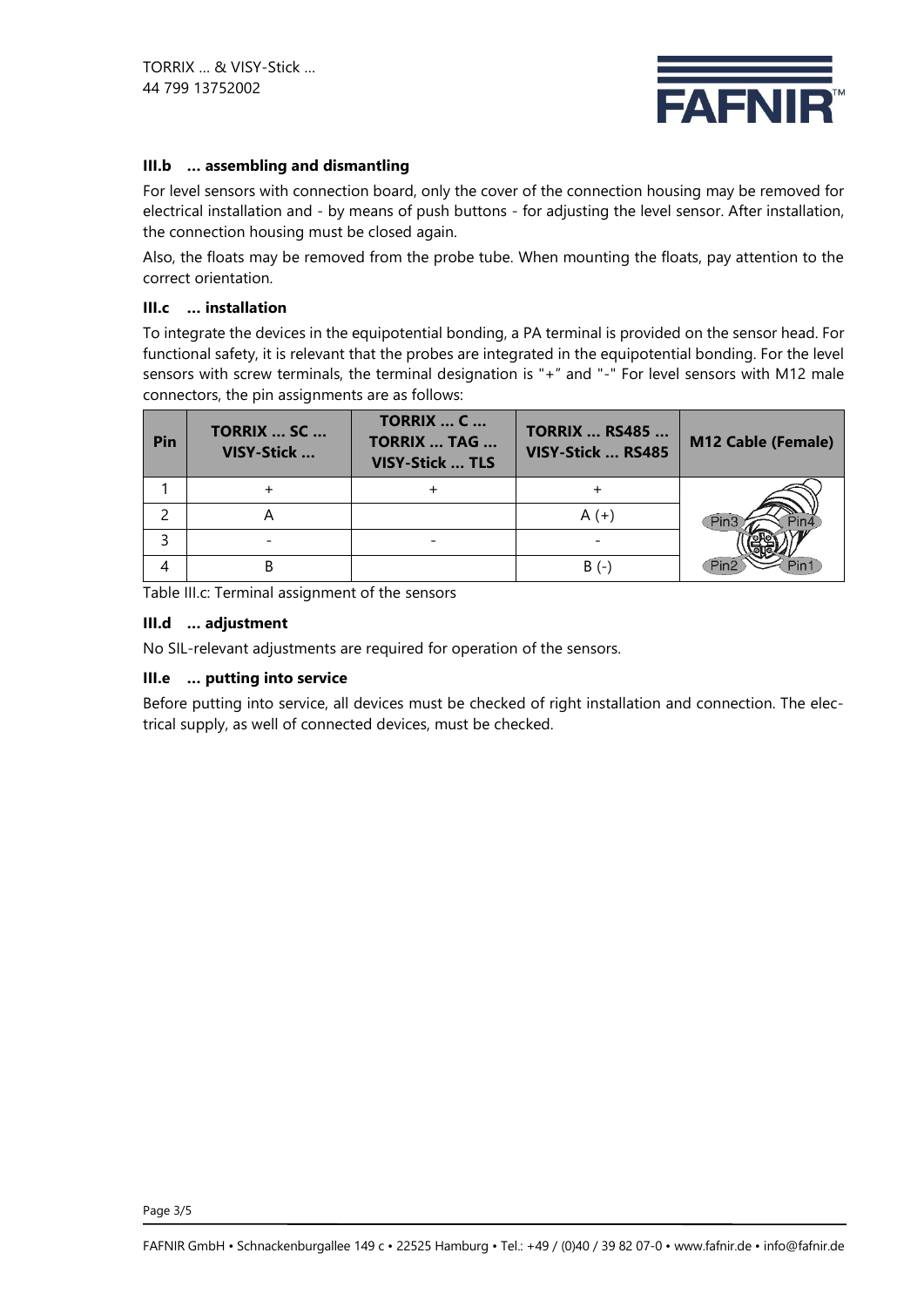

#### **III.f … maintenance (servicing and emergency repair)**

Generally, the level sensor is maintenance-free. In the event of a defect, it must be sent back to the manufacturer or one of its representations.

If an error occurs, e.g. no float on the probe tube, the corresponding diagnostic error is issued. If the error is corrected during active operation, the sensor leaves the error mode.

#### *Level sensors with 4 … 20 mA interface*

In the event of a fault, the residual current flows (3.6 mA or 21.5 mA, whichever is set). If the fault current of 21.5 mA can not flow, e.g. if there is a low supply, the fault current of 3.6 mA is automatically set.

#### *Level sensors with HART protocol*

The second data byte of the level sensor response contains the device status. The flag "Device malfunction" (0x80, bit 7) signals a device error. If the "More Status Available" flag (0x10, bit 4) is also set, then device-specific status bits (byte 0) can be queried:

| <b>Bit</b> | <b>Fault</b>      | <b>Description</b>                            |  |  |
|------------|-------------------|-----------------------------------------------|--|--|
| 0          | HART parameters   | HART parameters have been changed illegally   |  |  |
|            | Sensor parameters | Sensor parameters have been changed illegally |  |  |
|            | Measurement       | No measurement possible                       |  |  |
|            | Error counter     | Too many errors during the measurement        |  |  |
| 4          | Undervoltage      | Supply voltage is too low                     |  |  |

Table III.f1: Device-specific status bits in the HART protocol

*Level sensors with DDA protocol:*

In the event of an error, the error code "E102" is output in the fill level data field.

*Level sensors with H, Modbus, UC and UDP protocol:*

In the event of an error, the status code 1 is output.

*Level sensors with LC protocol:*

In the event of an error, the status bit (bit 7) in the status byte is set to 1.

*Level sensors with TAG protocol*

In the event of an error, the status bit (bit 23) is set to 1 and the fill level indicates the cause of the error:

| Fill level (only bits 22  0) | <b>Status information</b>               |
|------------------------------|-----------------------------------------|
| 0x000000                     | General problem with the sensor         |
| 0x000001                     | RAM error                               |
| 0x000002                     | Parameter error                         |
| 0x000003                     | The float is too close to the end       |
| 0x000005                     | The float is upside down                |
| 0x000007                     | Switched ON (power up) or reset (Reset) |
| 0x7FFFFF                     | Level overflow                          |

Table III.f2: Device-specific status bits in the TAG protocol

*Level sensors with TLS interface:*

For each measurement, the probes are switched on for approximately 500 ms. If the probe is unable to perform regular measurements, the measurement is marked as invalid by falsification of the parity bit.

Page 4/5